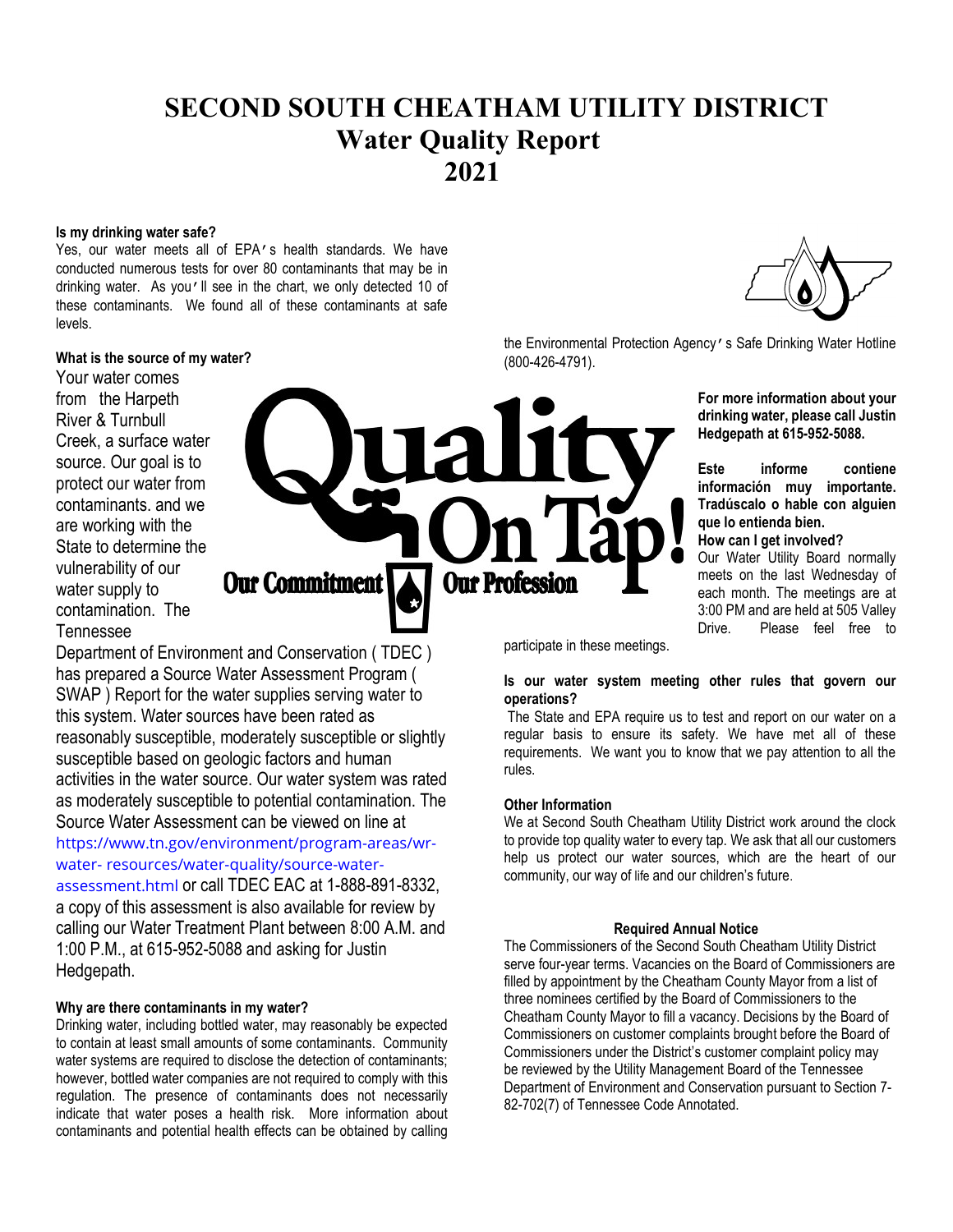## DO I NEED TO TAKE SPECIAL PRECAUTIONS?

Some people may be more vulnerable to contaminants in drinking water than the general population. Immuno-compromised persons such as persons with cancer undergoing chemotherapy, persons who have under-gone organ transplants, people with HIV/AIDS or other immune system disorders, some elderly, and infants can be particularly at risk from infections. These people should seek advice about not only their drinking water, but food preparation, personal hygiene, and precautions in handling infants and pets from their health care providers. EPA/CDC guidelines on appropriate means to lessen the risk of infection by *Cryptosporidium* and other microbiological contaminants are available from the Safe Drinking Water Hotline (800-426-4791)

#### Water Quality Data

#### What does this chart mean?

- MCLG: Maximum Contaminant Level Goal, or the level of a contaminant in drinking water below which there is no known or expected risk to health. MCLGs allow for a margin of safety.
- MCL: The highest level of a contaminant that is allowed in drinking water. MCLs are set as close to the MCLGs as feasible using the best available treatment technology.
- MRDLG: The level of a drinking water disinfectant below which there is no known or expected risk to health.
- MRDL: The highest level of a disinfectant allowed in drinking water. There is convincing evidence that addition of a disinfectant is necessary for the control of microbial contaminants.

#### Discretionary language regarding the use of averages to report levels of some contaminants.

- AL Action Level, or the concentration of a contaminant which, when exceeded, triggers treatment or other requirements which a water system must follow.
- BDL Below Detection Limit.
- Parts per million (ppm) or Milligrams per liter (mg/l) explained as a relation to time and money as one part per million corresponds to one minute in two years or a single penny in \$10,000.
- Parts per billion (ppb) or Micrograms per liter explained as a relation to time and money as one part per billion corresponds to one minute in 2,000 years, or a single penny in \$10,000,000. pCi/L (picocuries per liter).
- Nephelometric Turbidity Unit (NTU) nephelometric turbidity unit is a measure of the clarity of water. Turbidity in excess of 5 NTU is just noticeable to the average person.
- TT Treatment Technique, or a required process intended to reduce the level of a contaminant in drinking water.
- Level 1 Assessment: A Level 1 assessment is a study of the water system to identify potential problems and determine (if possible) why total coliform bacteria have been found in our water system.
- Level 2 Assessment: A Level 2 assessment is a very detailed study of the water system to identify potential problems and determine (if possible) why an E.coli MCL violation has occurred and/or why total coliform bacteria have been found in our water system on multiple occasions.
- ND Non Detect

#### Most all of the data presented in this table is from testing done between January and December of 2020.

| Contaminant             | Violation<br>Y/N | Level<br>Detected              | Range of<br>Detections | Date of<br>Sample | Unit<br>Measurement | <b>MCLG</b>          | <b>MCL</b>                                       | Likely Source of Contamination                                                                                                        |
|-------------------------|------------------|--------------------------------|------------------------|-------------------|---------------------|----------------------|--------------------------------------------------|---------------------------------------------------------------------------------------------------------------------------------------|
| Total Coliform Bacteria | No               | $\mathbf{0}$                   |                        | 2021              | Positive<br>Samples | $\mathbf{0}$         | $\overline{0}$                                   | Naturally present in the<br>environment                                                                                               |
| Turbidity <sup>1</sup>  | No               | .12                            | $.01 - .12$            | 2021              | <b>NTU</b>          | N/A                  | <b>TT</b><br>95% samples $\le$ . 3<br><b>NTU</b> | Soil runoff                                                                                                                           |
| Copper <sup>2</sup>     | N <sub>o</sub>   | $90^{th}\%$<br>0.115           |                        | 2020              | ppm                 | 1.3                  | $AL=1.3$                                         | Corrosion of household<br>plumbing systems; erosion of<br>natural deposits; leaching from<br>wood preservatives                       |
| Fluoride                | N <sub>o</sub>   | 0.51                           | $0.45 - 0.56$          | 2021              | ppm                 | $\overline{4}$       | $\overline{4}$                                   | Erosion of natural deposits;<br>water additive which promotes<br>strong teeth; discharge from<br>fertilizer and aluminum<br>factories |
| Lead <sup>2</sup>       | N <sub>o</sub>   | $90^{th}\% =$<br>< 0.005<br>ND |                        | 2020              | ppb                 | $\mathbf{0}$         | $AL=15$                                          | Corrosion of household<br>plumbing systems, erosion of<br>natural deposits                                                            |
| Sodium                  | No               | 5.95                           |                        | 2021              | ppm                 | N/A                  | N/A                                              | Erosion of natural deposits;<br>used in water treatment                                                                               |
| Trihalomethanes         | No               | 48.1<br>Highest<br>site        | 23.7-54.7              | 2021              | ppb                 | N/A                  | 80                                               | By-product of drinking water<br>chlorination.                                                                                         |
| Haloacetic Acids        | No               | 34.6<br>Highest<br>site        | 19.2-48.8              | 2021              | ppb                 | NA                   | 60                                               | By-product of drinking water<br>disinfection.                                                                                         |
| Chlorine                | No               | 2.02                           | 1.09-2.90              | 2021              | ppm                 | <b>MRDLG</b><br>$=4$ | $MRDL = 4$                                       | Water additive used to control<br>microbes.                                                                                           |
| Nitrate                 | No               | 0.454                          |                        | 2021              | ppm                 | 10                   | 10                                               | Runoff from fertilizer use;<br>Leaching from septic tanks;<br>sewage; Erosion of natural<br>deposits.                                 |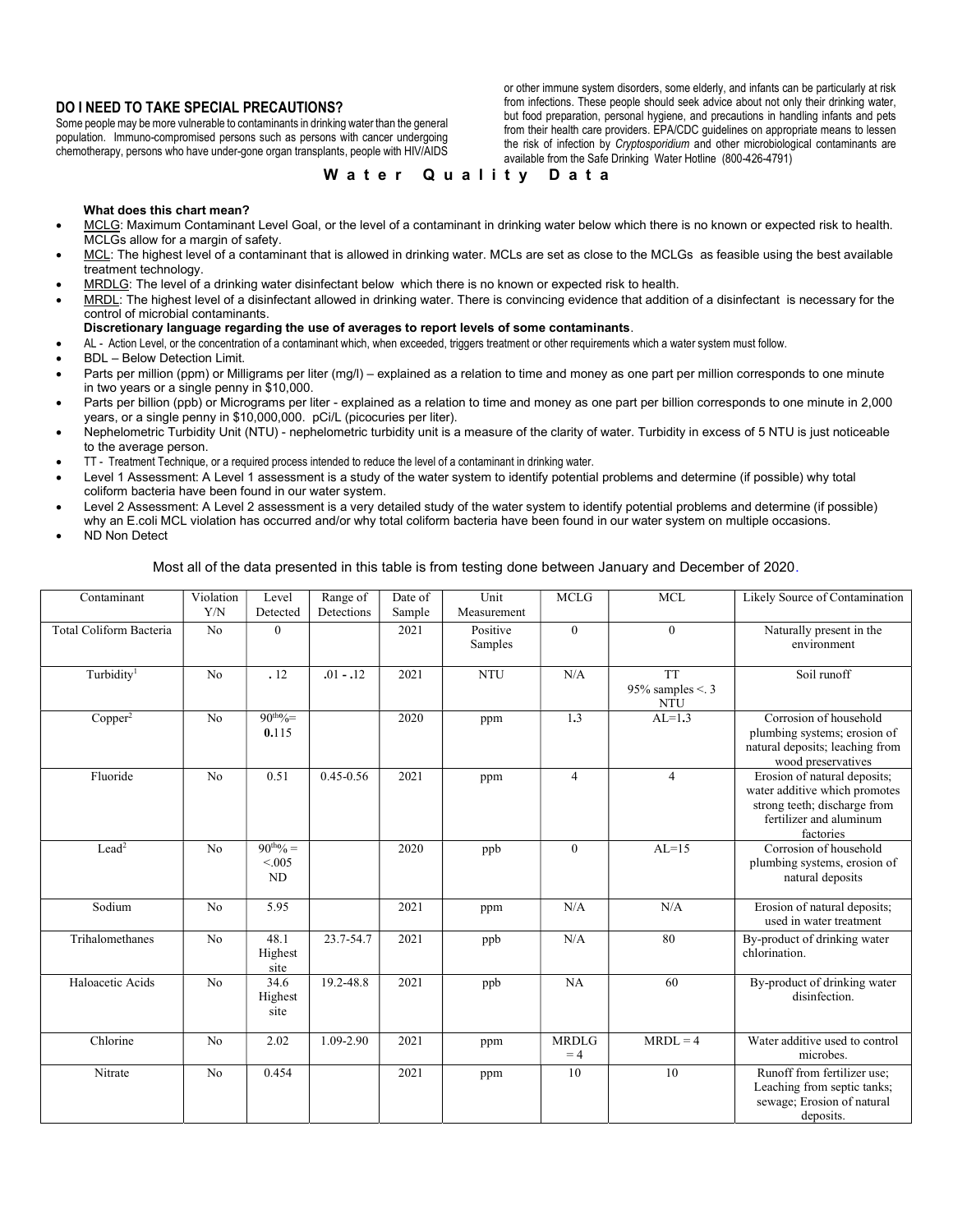| Total Organic Carbon | No | .83<br>AVG | 0.632-<br>0.886 | 2021 | ppm | $\sim$ $\sim$<br>ΝA | $T^{\prime}$<br>. . | We met the treatment technique<br>for Total Organic Carbon |
|----------------------|----|------------|-----------------|------|-----|---------------------|---------------------|------------------------------------------------------------|
|                      |    |            |                 |      |     |                     |                     | $\ln 2021$<br>(TOC)                                        |

- 1- 100% of our samples were below the turbidity limit.<br>2- During the most recent round of Lead and Conner te
- During the most recent round of Lead and Copper testing, 0 out of 20 households sampled contained concentrations exceeding the action level.

Backflow Prevention/Cross Connection Program: A cross connection is a connection that may contaminate your drinking water. Examples of some forms of cross connections are allowing a garden hose to be submerged in a swimming pool, bucket, drum, barrel, or any other container that contains a non-potable liquid. Always maintain at least a 12" air gap between the end of the hose and the surface of the container you are filling For more information on cross-connection prevention and backflow prevention please call the Second South Cheatham Utility District at 615-952-3094. The Tennessee Division of Water Resource requires all public water systems in the state to operate an on-going program to protect the public water supply from contaminations from possible cross-connections.

#### (Source Drinking Water)

The sources of drinking water (both tap water and bottled water) include rivers, lakes, streams, ponds, reservoirs, springs, and wells. As water travels over the surface of the land or through the ground, it dissolves naturally-occurring minerals and, in some cases, radioactive material, and can pick up substances resulting from the presence of animals or from human activity.

Contaminants that may be present in source water:

-Microbial contaminants, such as viruses and bacteria, which may come from sewage treatment plants, septic systems, agricultural livestock operations, and wildlife.

-Inorganic contaminants, such as salts and metals, which can be naturallyoccurring or result from urban storm water runoff, industrial, or domestic wastewater discharges, oil and gas production, mining, or farming.

-Pesticides and herbicides, which may come from a variety of sources such as agriculture, urban storm water runoff, and residential uses.

-Organic chemical contaminant, including synthetic and volatile organic chemicals, which are by-products of industrial processes and petroleum production, and can also come from gas stations, urban storm water runoff, and septic systems. -Radioactive contaminants, which can be naturally-occurring or be the result of oil and gas production and mining activities.

In order to ensure that tap water is safe to drink. EPA and the Tennessee Department of Environment and Conservation prescribe regulations which limit the amount of certain contaminants in water provided by public water systems. FDA regulations establish limits for contaminants in bottled water must provide the same protection for public health.

#### (Vulnerability of Some People to Contaminants)

Some people may be more vulnerable to contaminants in drinking water than the general population.

Immuno-compromised persons such as persons with cancer undergoing chemotherapy, persons who have undergone organ transplants, people with HIV/AIDS or other immune system disorders, some elderly, and infants can be particularly at risk from infections. These people should seek advice about drinking water from their health care providers. EPA/CDC guidelines on appropriate means to lessen the risk of infection by Cryptosporidium and other microbial contaminants are available from the Safe Drinking Water Hotline at (800-426-4791).

#### (New Lead & Copper Rule)

If present, elevated levels of lead can cause serious health problems, especially for pregnant women and young children.

Lead in drinking water is primarily from materials and components associated with service lines and home plumbing.

Second South Cheatham U. D. is responsible for providing high quality drinking water, but cannot control the variety of materials used in plumbing components. When your water has been sitting for several hours, you can minimize the potential for lead exposure by flushing your tap for 30 seconds to 2 minutes before using water for drinking or cooking. If you are concerned about lead in your water, you may wish to have your water tested. Information on lead in drinking water, testing methods, and steps you can take to minimize exposure is available from the Safe Drinking Water Hotline at (800-426-4791) or at http://www.epa.gov/safewater/lead

#### Second South Cheatham U.D. Testing for Cryptosporidium

Cryptosporidium is a microbial parasite which is found in surface water throughout the U.S. Although Cryptosporidium

Can be removed by filtration, the most commonly used filtration methods cannot guarantee 100 percent removal. Monitoring of our source water indicated the presence of cryptosporidium . No Cryptosporidium were detected in finished water samples. Symptoms of infection include nausea, diarrhea, and abdominal cramps. Most healthy individuals are able to overcome the disease within a few weeks. However, immune-compromised people have more difficulty and are at greater risk of developing severe, life threatening illness. Immune- compromised individuals are encouraged to consult their doctor regarding appropriate precautions to take to prevent infection. For more information on Cryptosporidium contact the Safe Water Hotline at (800-426-4791)